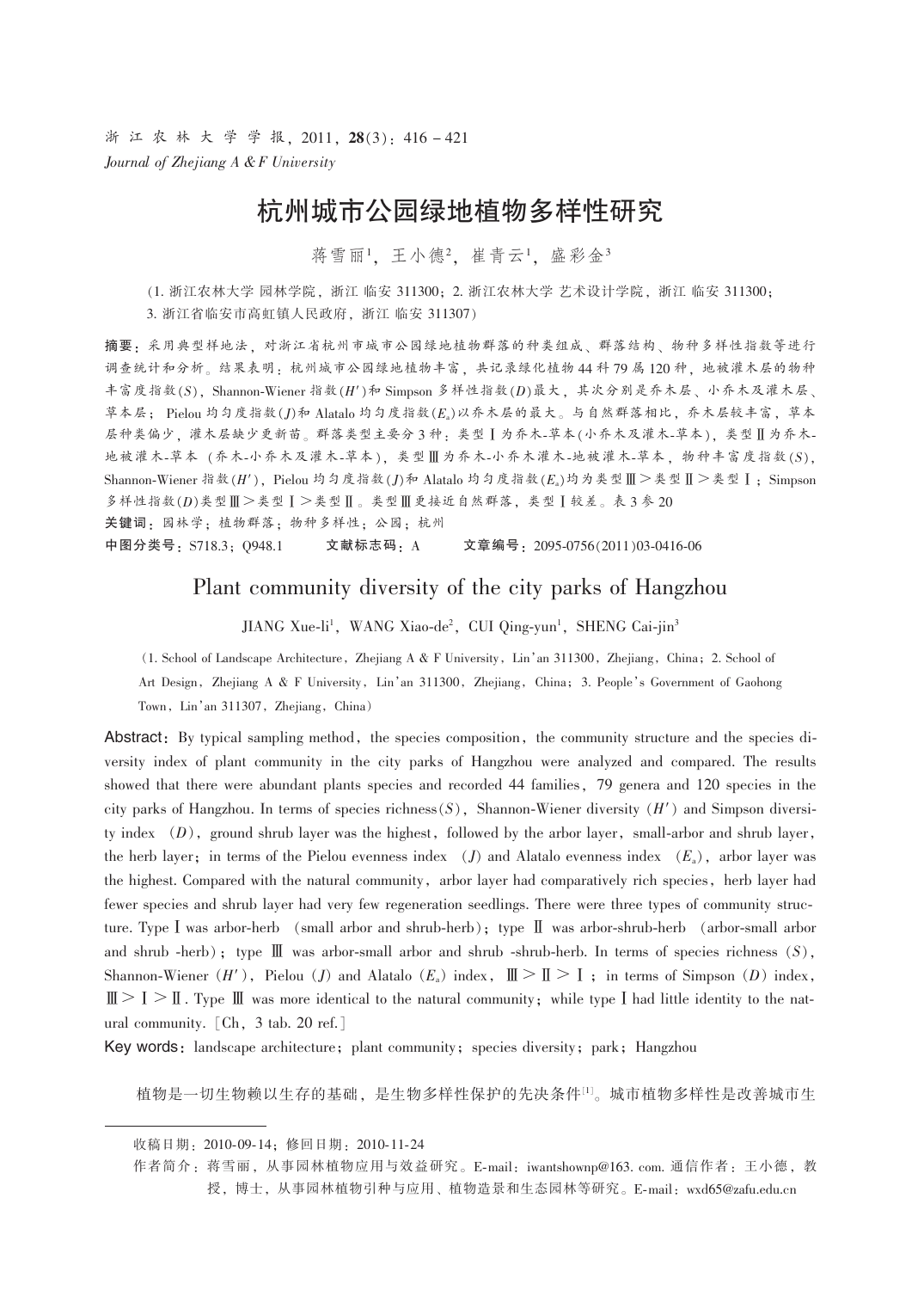态环境,丰富城市景观,凸现地域特色,促进区域社会、经济、环境可持续发展的重要基础。群落在组 成和结构上表现出的多样性是认识群落的组织水平, 甚至功能状态的基础, 也是生物多样性研究中至关 重要的方面[2-4]。群落物种多样性(往往指植物种的多样性)作为生态系统多样性最直接和最易于观察研 究的一个层次,一直受到重视[5]。国外许多城市以及国内多个城市已开展相关研究[6-9],杭州市在住宅 区和西湖山区等方面植物多样性已有研究[10-11]。杭州城市绿化处于国内领先水平。本研究旨在研究杭州 城市公园绿地植物多样性, 掌握群落结构和物种多样性水平, 分析各群落类型的优劣, 总结出生长良好 且观赏性佳的植物种类。通过对不同样地群落物种多样性指数的量化和对比,为植物群落构建提供理论 指导,促使植物群落结构持续稳定,同时在植物群落构建时搭配观赏性好的植物种类,加强植物群落景 观效果, 以满足园林城市的建设及人们对城市园林植物景观日益增长的审美需求, 也为同一气候带其他 城市的群落物种多样性建设提供科学的参考依据。

调查研究方法  $\mathbf{1}$ 

#### 1.1 调查地概况

杭州市地处东南沿海的长江三角洲南翼,杭州湾西端,钱塘江下游, 29°11'~30°34'N, 118°20'~ 120°37'E。属亚热带季风性气候,年平均气温为16.2 ℃,年平均相对湿度69.6%,年平均降水量1139 mm。杭州从20世纪50年代初就重视植物造景,并形成以西湖为中心,各公园绿地为重点的园林绿化 建设布局。在园林建设中有意识地强化植物造景,体现了自然美与人工美的融糅。如今,经过数十年的 发展,大多形成特色鲜明、结构稳定、具有丰富变化、能满足相应功能的植物景观,得到了社会的普遍 认可。西湖风景区的公园绿地面积为 598.16 hm<sup>2</sup>, 其中公园为 548.73 hm<sup>2</sup>, 开敞型绿地 49.43 hm<sup>2[12]</sup>。

本次调查范围包括杭州市西湖区、上城区、下城区、拱墅区等区的18个公园58个样点(以下括号中 数字为样点数), 即六公园(4), 一公园(1), 涌金公园(1), 钱王祠(2), 柳浪闻莺(4), 罗马广场(1), 长桥公园(2), 花港(观鱼)公园(7), 孤山公园(3), 曲院风荷(4), 杭州花圃(7), 太子湾公园(5), 墅园 (3). 朝晖公园(3). 横河公园(4). 采荷公园(3). 艮山运河公园(3). 濮家运河公园(1)。

1.2 调查方法

于 2009 年 12 月 - 2010 年 5 月, 采用典型样地法, 在全面调查的基础上, 根据不同群落特征, 选 择有代表性的公园绿地,并在其内优选出形成时间较长、生态系统相对稳定的人工植物群落作为研究对 象。共设置 58 个样地, 样地大小为 400 m2, 对乔木、小乔木及灌木进行每木检测, 实测树木种类、数 量、高度、胸径(地径)、冠幅,记录地被灌木、草本的种类、高度、盖度(野生杂草不计)。

## 1.3 多样性计算方法

物种多样性统一应用各个物种在该层(乔、灌、草)中的重要值来计算。对, 计算公式为: 乔木、小乔 木的重要值 = (相对密度 + 相对优势度 + 相对高度)/3。地被灌木、草本植物重要值 = (相对高度 + 相 对盖度)/2。物种多样性指数采用目前应用较为普遍的物种丰富度指数(S), Shannon-Wiener 指数(H'), Simpson 多样性指数(D), Pielou 均匀度指数(J)和 Alatalo 均匀度指数 $(E_a)^{[2-4,14-18]}$ 进行计算。

结果与分析 2

#### 2.1 杭州城市公园绿地植物群落分析

2.1.1 群落物种组成分析 据统计, 在58个样地中, 有木本植物 104 种(常绿植物 60 种, 落叶植物 44 种), 草本及藤本 16 种, 共 120 种, 隶属 43 科 82 属。包括裸子植物门 5 科 8 属 10 种, 被子植物中, 双子叶植物 32 科 59 属 93 种, 单子叶植物 6 科 15 属 17 种。其中蔷薇科 Rosaceae (12 属 22 种), 木兰 科 Magnoliaceae(4 属 8 种),百合科 Liliaceae(6 属 7 种),木犀科 Oleaceae(4 属 6 种),山荼科 Theaceae  $(2 \overline{A} 5 \overline{A})$ , 其他都在5种以下; 居于前3位的属是李属 Prunus(5种), 山茶属 Camellia(4种), 木兰属 Magnolia(4 种); 个体数量最多的是桂花 Osmanthus fragrans (304 株)。调查的群落按乔灌草结构分 3 种 类型: 类型 I 为乔木-草本(小乔木及灌木-草本)2 层结构有 8 个群落, 共有 13 种植物, 其重要值较大的 种有草坪(包括高羊茅 Festuca elata, 狗牙根 Cynodon dactylon, 结缕草 Zoysia japonica, 这里归为一类统 一计算)(3.59%), 樱花 Prunus yedoensis(1.89%), 阔叶麦冬 Liriope palatyphylla(1.50%), 枫杨 Pterocarya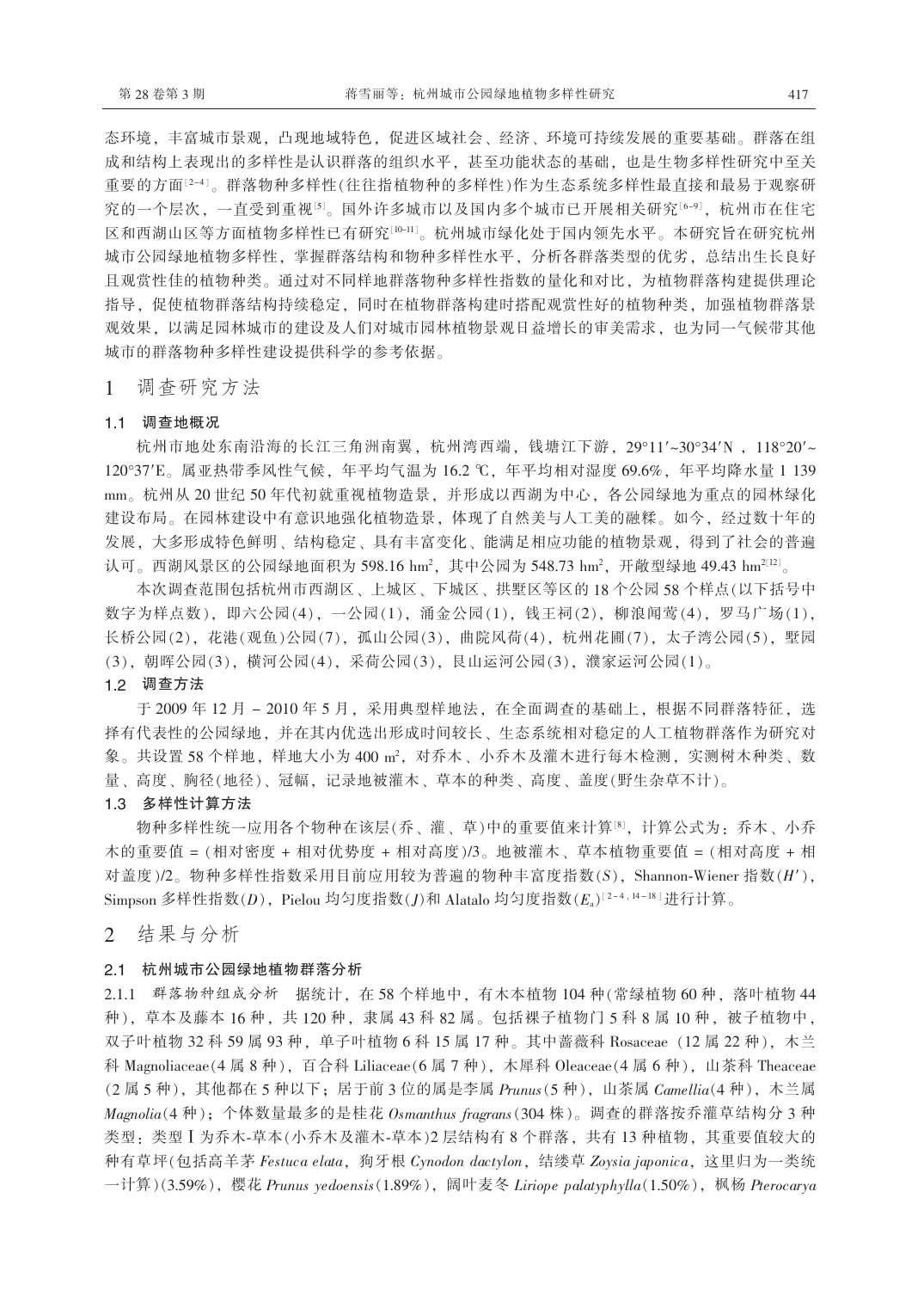stenoptera(1.23%), 占总数的 48.31%, 其他均在 1.00%及以下。类型 II 为乔木-地被灌木-草本(乔木-小 乔木及灌木-草本)3层结构有25个群落,共有78种植物,其重要值较大的种有桂花(7.55%),草坪(5.55%), 沿阶草 Ophiopogon bodinieri(5.46%), 鸡爪槭 Acer palmatum(4.23%), 樟树 Cinnamomum camphora(3.32%), 广玉兰 Magnolia grandiflora(3.11%), 白玉兰 Magnolia denudata(3.05%), 麦冬 Ophiopogon japonicus(2.79%), 山茶 Camelliajaponica(2.62%), 杜鹃 Rhododendron simsii(2.54%), 水杉 Metasequoia glyptostroboides(2.39%), 占总数的 51.35%, 其他均在 2.00 以下。类型Ⅲ: 乔木-小乔木灌木-地被灌木-草本 4 层结构有 25 个群 落, 共有102 种植物, 其重要值较大的种有桂花(13.90%), 麦冬(8.09%), 沿阶草(5.01%), 草坪(3.40%), 海桐 Pittosporum tobira(3.37%), 广玉兰(2.92%), 无患子 Sapindus saponaria(2.91%), 樟树(2.83%), 垂 丝海棠 Malus halliana(2.58%), 占总数的 54.65%, 其他均在 2.00%以下。

2.1.2 植物重要值分析 本研究按植物的高度在样方群落所处的层次,结合植物生长型进行综合考虑划 分。将群落分为乔木层、小乔木及灌木层、地被灌木层和草本层 4 个层次[10]: ①乔木 34 种。重要值统 计表明: 重要值最高的是樟树, 其次是广玉兰, 然后依次是白玉兰, 樱花, 垂柳 Salix babylonica, 水 杉, 无患子, 雪松 Cedrus deodara, 枫杨, 悬铃木 Platanus orientalis, 女贞 Ligustrum lucidum, 乐昌含笑 Michelia chapensis, 其他 22 种植物均在 2.00%以下, 总计 12.81%, 占总数的 23.30%(表 1)。②小乔木 及灌木 25 种。重要值最高的是桂花, 其次为鸡爪槭, 然后依次是垂丝海棠[19], 红枫 Acer palma, 梅花 Armeniaca mume, 其他紫叶李 Prunus cerasifera 等 20 种都在 2.00%以下, 总计 8.88%, 占总数的 19.30% (表1)。③地被灌木及绿篱 53 种。重要值最高的为杜鹃, 其次是海桐, 山茶, 八角金盘 Fatsia japonica, 红花檵木 Loropetalum chinense, 南天竹 Nandina domestica, 其他 47 种植物均在 2.00%以下, 总计 26.96%, 占总数的 59.91%(表1)。4草本及藤本共计16种。重要值最高的是草坪, 沿阶草, 麦冬, 吉祥草 Reineckea carnea, 阔叶麦冬<sup>[19]</sup>, 其他 11 种植物均在 2.00%以下, 总计 6.41%, 占总数的 13.08%(表 1)。

| $1 \, \mathrm{d} \, \mathrm{d} \, \mathrm{d} \, \mathrm{d}$<br>- Important values of dominant species of each layer |       |         |       |           |       |       |       |  |  |
|---------------------------------------------------------------------------------------------------------------------|-------|---------|-------|-----------|-------|-------|-------|--|--|
| 乔木层                                                                                                                 |       | 小乔木及灌木层 |       | 地被灌木及绿篱植物 |       | 草本及藤本 |       |  |  |
| 物种                                                                                                                  | 重要值/% | 物种      | 重要值/% | 物种        | 重要值/% | 物种    | 重要值/% |  |  |
| 樟树                                                                                                                  | 6.16  | 桂花      | 22.45 | 杜鹃        | 4.6   | 草坪    | 12.30 |  |  |
| 广玉兰                                                                                                                 | 6.04  | 鸡爪槭     | 5.96  | 海桐        | 3.73  | 沿阶草   | 11.47 |  |  |
| 白玉兰                                                                                                                 | 4.03  | 垂丝海棠    | 3.91  | 山茶        | 2.80  | 麦冬    | 10.88 |  |  |
| 樱花                                                                                                                  | 3.50  | 红枫      | 2.74  | 八角金盘      | 2.41  | 吉祥草   | 4.69  |  |  |
| 垂柳                                                                                                                  | 3.41  | 梅花      | 2.05  | 红花檵木      | 2.41  | 阔叶麦冬  | 3.24  |  |  |
| 水杉                                                                                                                  | 3.39  | 其他      | 8.88  | 南天竹       | 2.15  | 其他    | 6.41  |  |  |
| 无患子                                                                                                                 | 3.09  |         |       | 其他        | 26.96 |       |       |  |  |
| 雪松                                                                                                                  | 2.97  |         |       |           |       |       |       |  |  |
| 枫杨                                                                                                                  | 2.77  |         |       |           |       |       |       |  |  |
| 悬铃木                                                                                                                 | 2.50  |         |       |           |       |       |       |  |  |
| 女贞                                                                                                                  | 2.19  |         |       |           |       |       |       |  |  |
| 乐昌含笑                                                                                                                | 2.15  |         |       |           |       |       |       |  |  |
| 其他                                                                                                                  | 12.81 |         |       |           |       |       |       |  |  |

表 1 各层主要植物重要值 Toble 1 Important values of dominant species of each lave

### 2.2 植物多样性特征分析

2.2.1 群落多样性特征总体分析 根据杭州市公园绿地样地群落调查数据, 计算出群落各层的物种丰富 度和多样性指数(表2)。结果表明: 群落地被灌木层的物种丰富度指数(S)最高为3.293, 其次是乔木 层、小乔木及灌木层, 草本层最低, 平均值为 2.401, 乔木层和草本层间过渡植物丰富, 形成较合理的 群落结构, 体现了杭州成熟的植物配置手法。Shannon-Wiener 指数(H')也是地被灌木层>乔木层>小乔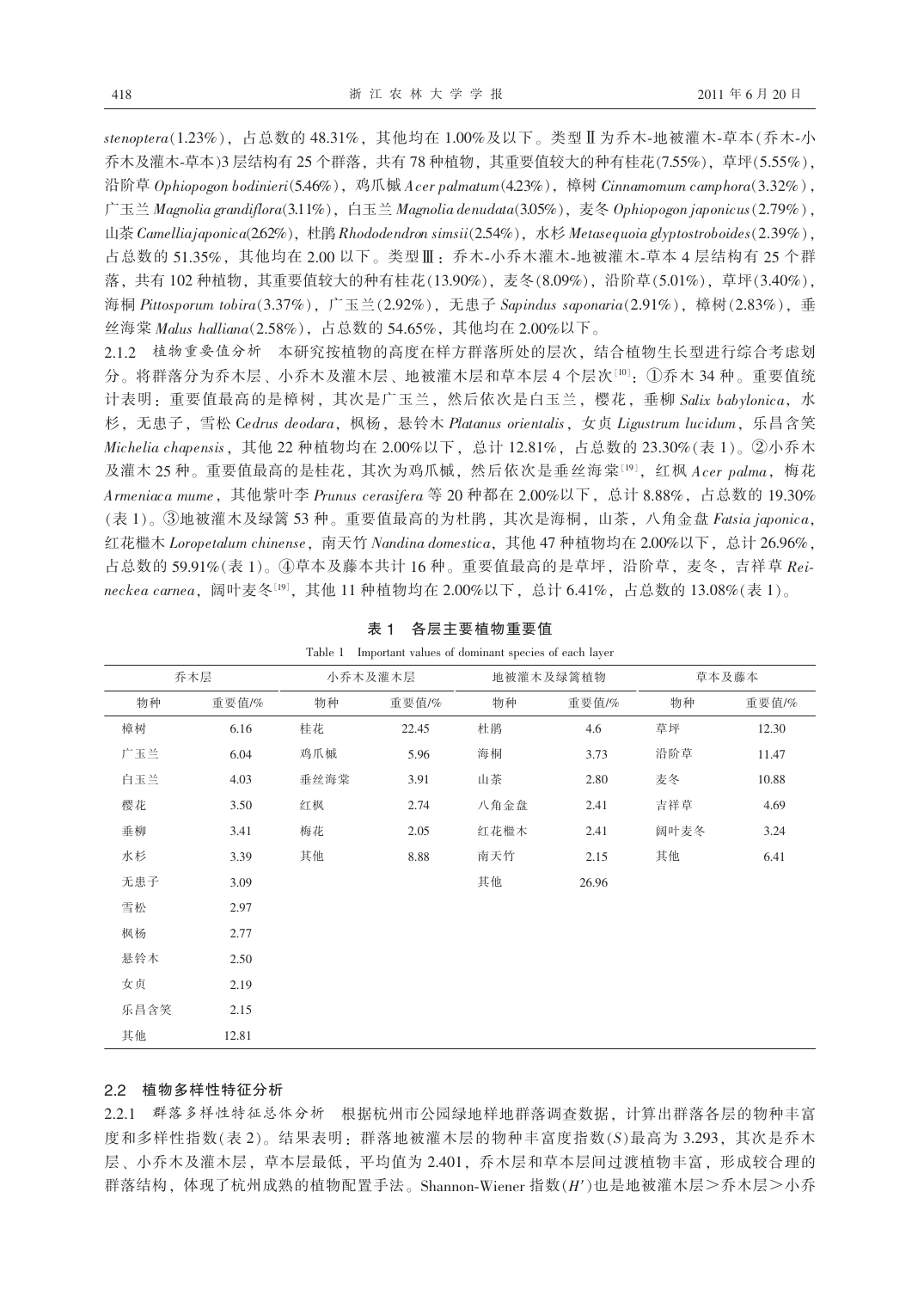木及灌木层>草本层, 乔木层的合理配置可为 下层植物提供充足的阳光和生长条件,有利于 灌木层和草本层植物的生长。乔木层和灌木层 明显大于草本层, 是因为本研究选取的公园绿 地均相对固定, 各层植物较稳定, 不随季节变 化和节日需要更换,且有8个样地草本层都是 单一物种, 由此草本层多样性指数较低。Simpson 多样性指数(D)为地被灌木层>乔木层>小 乔木及灌木层>草本层, 这说明在杭州绿地中 随机取2种地被灌木属于不同种的频率较高。

#### 表 2 杭州公园绿地各层物种多样性指数比较

Table 2 Comparison of species diversity indices of each layer in parks of Hangzhou

| 层次      | S     | H'    | D     | $\overline{I}$ | $E_{\rm a}$ |
|---------|-------|-------|-------|----------------|-------------|
| 乔木层     | 2.845 | 0.696 | 0.437 | 0.600          | 0.593       |
| 小乔木及灌木层 | 1.776 | 0.378 | 0.426 | 0.357          | 0.360       |
| 地被灌木层   | 3.293 | 0.849 | 0.661 | 0.193          | 0.529       |
| 草本层     | 1.690 | 0.345 | 0.212 | 0.353          | 0.345       |
| 平均值     | 2.401 | 0.567 | 0.434 | 0.376          | 0.457       |

Pielou 均匀度指数(J)都在 1.000 以下, 乔木层>小乔木及灌木层>草本层>地被灌木层, 该指数越大说 明分布越均匀,该指数还受物种丰富度的影响,与 Shannon-Wiener 指数 $(H')$ 不一致。Alatalo 均匀度指 数(E)为乔木层>地被灌木层>小乔木及灌木层>草本层,不受物种丰富度影响,与 Pielou 均匀度指数 (J)稍有区别。

2.2.2 不同群落类型物种多样性比较 将3种群落类型的物种多样性进行比较分析, 乔木层的物种丰富 度指数(S), 及 Simpson 多样性指数(D)均为类型Ⅲ>类型Ⅱ>类型Ⅰ, 其中物种丰富度指数(S)和Shannon-Wiener 指数(H')的起伏较大, Pielou 均匀度指数(J)和 Alatalo 均匀度指数(Ea)为类型 II >类型 III > 类型 I; 小乔木及灌木层, 物种丰富度指数(S), Shannon-Wiener 指数(H'), Pielou 均匀度指数(J)和Alatalo 均匀度指数(E<sub>a</sub>)均为Ⅲ>类型Ⅱ>类型Ⅰ, Simpson 多样性指数(D)为类型Ⅰ>类型Ⅲ>类型Ⅱ; 地被灌 木层, 将类型Ⅱ和Ⅲ进行比较, 后者各项指数偏高, 类型Ⅲ物种丰富度指数 (S), Shannon-Wiener 指数  $(H')$ , Pielou 均匀度指数(I)和 Alatalo 均匀度指数(Ea)明显大于类型 II, Simpson 多样性指数(D)差异较 小: 草本层, 各项指数变化一致均为类型Ⅲ >类型Ⅱ >类型Ⅰ (表 3)。类型Ⅰ 层次简单, 植物种类较单 一, 如柳浪闻莺: 水杉 + 二月兰 Orychophragmus violaceus, 物种单一, 相应的各项指数普遍偏低, 但有 着其独特的观赏特性,水杉秋可观叶,冬可观枝干,落叶后透光性好;春天二月兰景色较好,但开败后 观赏性较差, 直到秋天发芽才呈现一片绿色; 类型Ⅱ为3层结构, 层次上比类型Ⅰ更丰富, 比类型Ⅲ简 洁, 如花圃: 广玉兰+柿树 Diospyros kaki + 黄山栾树 Koelreuteria bipinnata-茶梅 Camellia sasanqua + 山 茶 + 金边黄杨 Euonymus japonicus + 红花檵木 + 洒金东瀛珊瑚 Aucuba japonica + 铺地柏 Juniperus procumbens-草坪, 丰富而且集中的地被灌木和草坪便分离出了空间, 加上高低错落的乔木, 常绿树种广 玉兰, 观果落叶树种柿树, 秋色叶树种黄山栾树, 地被灌木亦是观花观叶并举; 类型Ⅲ为4层, 如花港 观鱼: 广玉兰 + 樟树 + 无患子-桂花+垂丝海棠+紫叶李+含笑 Michelia figo + 蜡梅 Chimonanthus praecox-贴梗海棠 Japanese quince + 茶梅 + 南天竹 + 杜鹃 + 黄杨-芍药 Paeonia lactiflora + 沿阶草 + 洋常春藤 Hedera helix + 吉祥草 + 麦冬 + 石蒜 Lycoris radiata, 层次丰富, 物种多样, 形成较为自然的群落。

讨论与结论 3

本调查涉及植物隶属 44 科 79 属 120 种。重要值最大的木本植物是作为杭州市市花的桂花, 其次是 作为杭州市市树的樟树,市花市树的大量应用,体现了杭州市植物绿化的特色。杭州外来杂草种类多样[20], 但杭州城市公园绿地养护管理到位,除草及时,调查样地中,很少出现自然侵入的草本植物,偶见有马 唐 Digitaria sanguinalis, 牛筋草 Eleusine indica, 革命草 Altermanthera philoxeroides, 天胡荽 Hydrocotyle sibthorpioides 和酢浆草 Oxalis corniculata 等。总体来说, 杭州市公园绿地植物配置类型较丰富, 观花观 叶等植物应用较多, 而果树无论是在种类和数量上都较少, 可适当增加。

群落物种多样性各指数具有较好的一致性。地被灌木层的物种丰富度指数(S), Shannon-Wiener 指 数(H')和 Simpson 多样性指数(D)最大,其次分别是乔木层、小乔木及灌木层、草本层; Pielou 均匀度 指数(J)和 Alatalo 均匀度指数( $E_a$ )以乔木层的最大。物种丰富度指数(S), Shannon-Wiener 指数(H'), Pielou 均匀度指数(J), Alatalo 均匀度指数(Ea)大小均为类型 II >类型 II >类型 I; Simpson 多样性指数 (D)类型II >类型 I >类型 II 。类型 II 更接近自然群落, 类型 I 较差。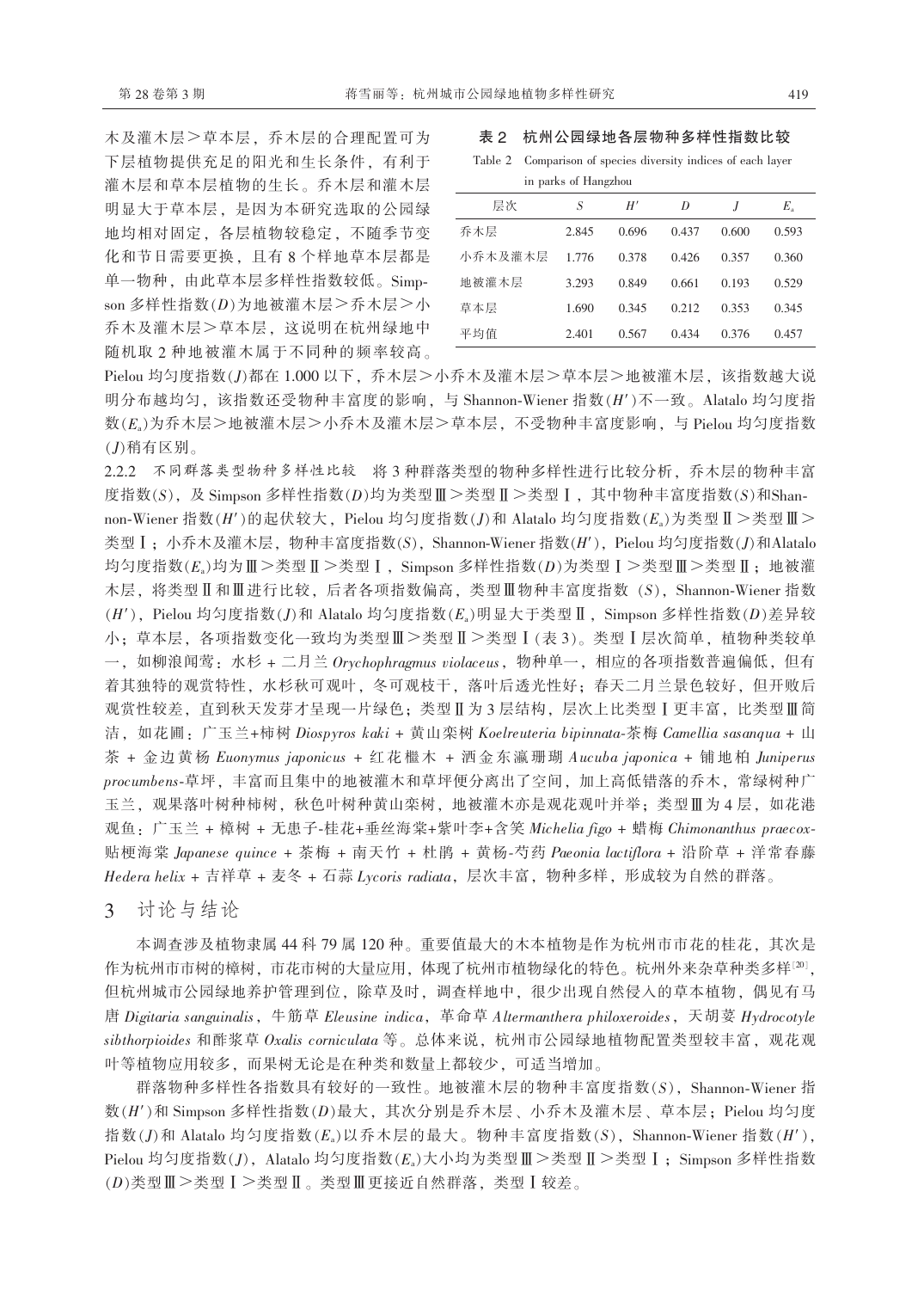层次越丰富群落的物种丰富度指数(S)越 高,各项指数也呈现较好的趋势,乔木-草本 结构虽满足了景观上的需求, 比较开阔, 但 草坪多数时间不对外开放, 实用性较差, 生 态功能不如其他类型好。根据调查时游客反 映,还是喜欢层次丰富的群落。

杭州市公园绿地植物群落与杭州市住宅 区[10]绿化植物群落的多样性指数呈现相似趋 势,都为灌木层最大,草本层最小;与杭州 西湖山区常绿阔叶林的多样性指数[11]相比, 亦呈现相似趋势,而与其落叶阔叶林相比, 两者的指数都是灌木层最大,但公园草本层 指数比乔木层小。相比自然群落, 城市公园 绿地的乔木层及灌木层较丰富,观赏性比自 然群落好,但草本层种类偏少,层间缺少更 新苗, 不利于群落更替。乔木层和小乔木及 灌木层物种丰富, 地被灌木层植物多样, 草 本层相对稳定, 群落结构合理。

杭州市公园绿地植物配置类型较丰富。 在调查中发现,生长良好的观花植物有垂丝 海棠, 西府海棠 Malus micromalus, 日本晚樱 Cerasus yedoensis, 白玉兰, 碧桃 Amygdalus

#### 表 3 杭州公园绿地不同群落结构物种多样性指数

Table 3 Species diversity indices of different community structure in parks of Hangzhou

| 类型   | 层次      | S     | H'    | D     | J     | $E_{\rm a}$ |
|------|---------|-------|-------|-------|-------|-------------|
|      | 乔木层     | 1.000 | 0.113 | 0.320 | 0.163 | 0.171       |
| I    | 小乔木及灌木层 | 0.250 | 0.000 | 0.750 | 0.000 | 0.000       |
|      | 草本层     | 1.250 | 0.171 | 0.123 | 0.247 | 0.246       |
|      | 平均值     | 0.833 | 0.095 | 0.398 | 0.137 | 0.139       |
|      | 乔木层     | 3.000 | 0.746 | 0.418 | 0.672 | 0.671       |
|      | 小乔木及灌木层 | 1.200 | 0.173 | 0.309 | 0.201 | 0.216       |
| Π    | 地被灌木层   | 2.600 | 0.619 | 0.551 | 0.148 | 0.422       |
|      | 草本层     | 1.640 | 0.329 | 0.202 | 0.333 | 0.328       |
|      | 平均值     | 2.110 | 0.467 | 0.370 | 0.339 | 0.409       |
| Ш    | 乔木层     | 3.280 | 0.833 | 0.494 | 0.667 | 0.651       |
|      | 小乔木及灌木层 | 2.840 | 0.704 | 0.439 | 0.626 | 0.620       |
|      | 地被灌木层   | 5.040 | 1.351 | 0.662 | 0.300 | 0.807       |
|      | 草本层     | 1.880 | 0.418 | 0.250 | 0.407 | 0.393       |
|      | 平均值     | 3.260 | 0.826 | 0.461 | 0.500 | 0.618       |
| 总平均值 |         | 2.156 | 0.489 | 0.411 | 0.338 | 0.406       |

persica, 合欢 Albizia julibrissin, 山茶, 樱花, 豆梨 Pyrus calleryana 等; 观色叶树种有黄山栾树, 无患 子, 悬铃木, 鹅掌楸 Liriodendron chinense, 枫香 Liquidambar formosana, 鸡爪槭, 红枫, 银杏 Ginkgo biloba 等; 观果植物有柿树, 美国山核桃 Carya illinoensis, 柚子 Citrus maxima 等。总体来说, 杭州市观 花观叶类植物应用较多, 而观果树种无论是在种类和数量上都较少, 可适当增加。

#### 参考文献:

- [1] 雷一东, 唐先华. 城市植物多样性应用及其实现途径[J]. 城市问题, 2007 (3): 32-35. LEI Yidong, TANG Xianhua. A study on the application of plant diversity and its realization in urban areas [J]. Urban *Prob*, 2007 $(3)$ ; 32 – 35.
- [2] 马克平. 生物多样性的测度方法(I)α 多样性的测度方法[J]. 生物多样性, 1994, 2(3): 162-168. MA Keping. Measurement methods of biodiversity (I) measurement methods of  $\alpha$  diversity [J]. Biodiversity, 1994, 2  $(3): 162 - 168.$
- [3] 马克平, 黄建辉, 于顺利, 等. 北京东灵山地区植物群落多样性的研究(II)丰富度、均匀度和物种多样性指数 [J]. 生态学报, 1995, 15 (3): 268 - 277. MA Keping, HUANG Jianhui, YU Shunli, et al. Plant community diversity in Dongling Mountain, Beijing, China
- (II) Species richness, evenness and species diversities [J]. Acta Ecol Sin, 1995, 15 (3): 268 277. [4] 史作民, 程瑞梅, 刘世荣, 等. 宝天曼植物群落物种多样性研究[J]. 林业科学, 2002, 38 (6): 17-23.

SHI Zuomin, CHENG Ruimei, LIU Shirong, et al. Study on species diversity of plant communities in Baotianman [J]. Sci Silv Sin, 2002, 38 (6):  $17 - 23$ .

[5] 贺金生, 陈伟烈, 江明喜, 等. 长江三峡地区退化生态系统植物群落物种多样性特征[J]. 生态学报, 1998, 18 (4):  $399 - 407$ .

HE Jinsheng, CHEN Weilie, JIANG Mingxi, et al. Plant species diversity of the degraded ecosystems in the three gorges region [J]. Acta Ecol Sin, 1998, 18 (4): 399 - 407.

[6] 易军. 城市园林植物群落生态结构研究与景观优化构建[D]. 南京: 南京林业大学, 2005.